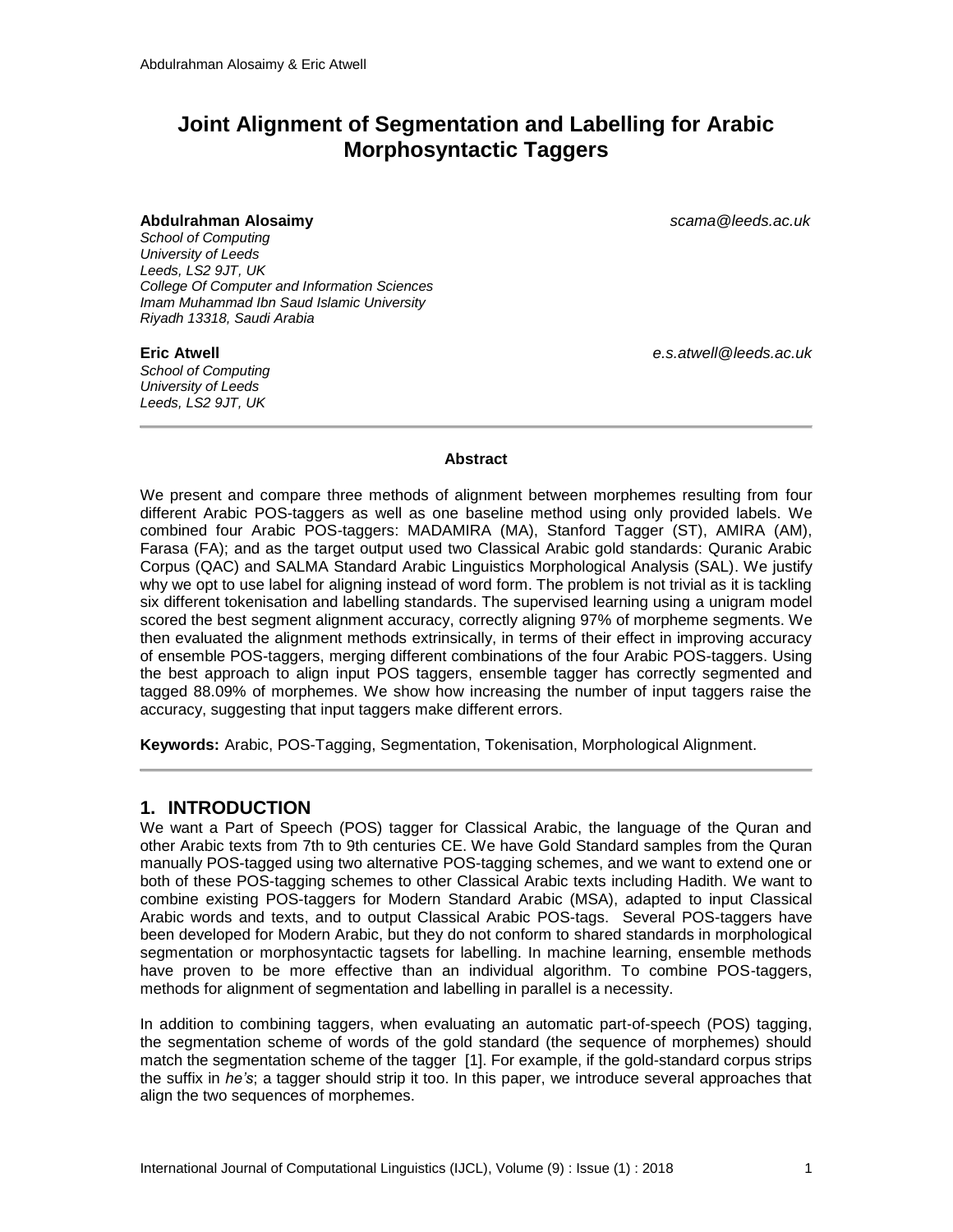Sequence alignment is a well-known problem in several computational fields. It is the process of identifying tokens that correspond in some manner in the source and the target sequences. Bitext word alignment in Machine Translation is an example that identifies translation relationships between words to limit or constrain the set of translation rules learned from a bilingual parallel corpus.

The alignment problem can be formally defined as the following: having two sequences of tagged words  $A = \{a_1, a_2, ...\}$  and  $B = \{b_1, b_2, ...\}$  where  $a_i$  is vector that represent a word in a sentence and  $\forall a \in A$ ;  $M_a = \{m_1, m_2, ...\}$  is the sequence of morphemes in that word, the problem is to find  $m \to n, m \in M_a, n \in M_b, a \to b$ . The result of the mapping is a set of pairs:  $C = \{(m_i, n_i), \ldots\}$ ,  $m_i \in M_a, n_i \in M_b$ . Indices in the pairs appear just once, limiting pairs to 1-1 mappings. In other words, the result of the alignment is a subset of the bipartite graph  $G=(V, E)$ where each edge  $e = (m, n)$  and each vertex is a leaf vertex. We used Needleman–Wunsch algorithm [2] to compute the optimal global alignment between two sequences of tags using a variety of scoring matrices.

Two sequences of morphemes are regionally-aligned: words (delimited by a space) are aligned to their corresponding words on the other sequence, i.e. There is already an existing alignment mapping of:  $a \rightarrow b, a \in A, b \in B$ . Such existing alignment should raise the baseline accuracy as the number of possible mapping is constrained.

To illustrate the problem, the word (ولقد, *walaqado*, and indeed) has two possible tokenisations shown in figure 1. Two gold standard corpora (SAL, QAC) segmented the word into three segments, and four taggers (MA, ST, AM, FA) segmented it into two segments. This tokenisation problem can vary from tagging compound names (with one tag) to tagging a single word with multiple segments and hence tags (clitics, punctuation, dates, numbers, etc.) Therefore, it is necessary to align the results of those taggers for proper evaluation and voting. Inferring that part verb, in Fig 1, should be aligned with CERT but not EMPH requires prior mapping knowledge.

| МA<br>МA<br><b>ST</b><br>SΤ | $1 - 0$<br>$1 - 1$<br>$1 - 0$<br>$1 - 1$ | waconj<br>W<br>lqd   | laqad part verb<br>CC<br>RP |         |              |           |           |      |              |             |
|-----------------------------|------------------------------------------|----------------------|-----------------------------|---------|--------------|-----------|-----------|------|--------------|-------------|
| AΜ<br>AΜ                    | $1 - 0$                                  | W                    | CC<br><b>RP</b>             | Segment |              |           |           |      |              |             |
| FA                          | $1-1$ $1$ qd<br>$1 - 0$                  | $W +$                | CONJ                        | Form    | <b>MA</b>    | <b>ST</b> | AM        | FA   | <b>SAL</b>   | QAC         |
|                             | $FA$ 1-1<br>$SAL$ $1-0$                  | lqd<br>wa            | PART<br>$p---c---$          | $W+$    | conj         | CC        | CC        | CONJ | $p - -c - -$ | CONJ        |
|                             |                                          |                      | SAL $1-1$ la $p--b--$       | la+     |              |           |           |      | $D = -Z - -$ | <b>EMPH</b> |
|                             | $OAC$ $1-0$                              | $SAL 1-2$ gado<br>wa | $p - b - -$<br>CONJ         | qado    | part<br>verb | <b>RP</b> | <b>RP</b> | PART | $p - -b - -$ | <b>CERT</b> |
|                             | OAC 1-1 la                               | $QAC$ 1-2 gado       | EMPH<br><b>CERT</b>         |         |              |           |           |      |              |             |

**FIGURE 1:** A sample of aligned POS tags of one word that has two/three morphemes. The output of four taggers and two gold standard analyses is on the left, and how POS tags should be aligned is on the right.

In this paper, we compare three approaches that align segmentation using only provided labels. We are aligning four taggers' output to two gold standard corpora using:

- 1. **Rule-based** Manually mapping tagsets from each one to the others, then aligning matched tags,
- 2. **Unsupervised** Learning the alignment based on how probably two tags appear in the same word, or
- 3. **Supervised** Predicting the alignment using a parallel corpus of manually aligned tags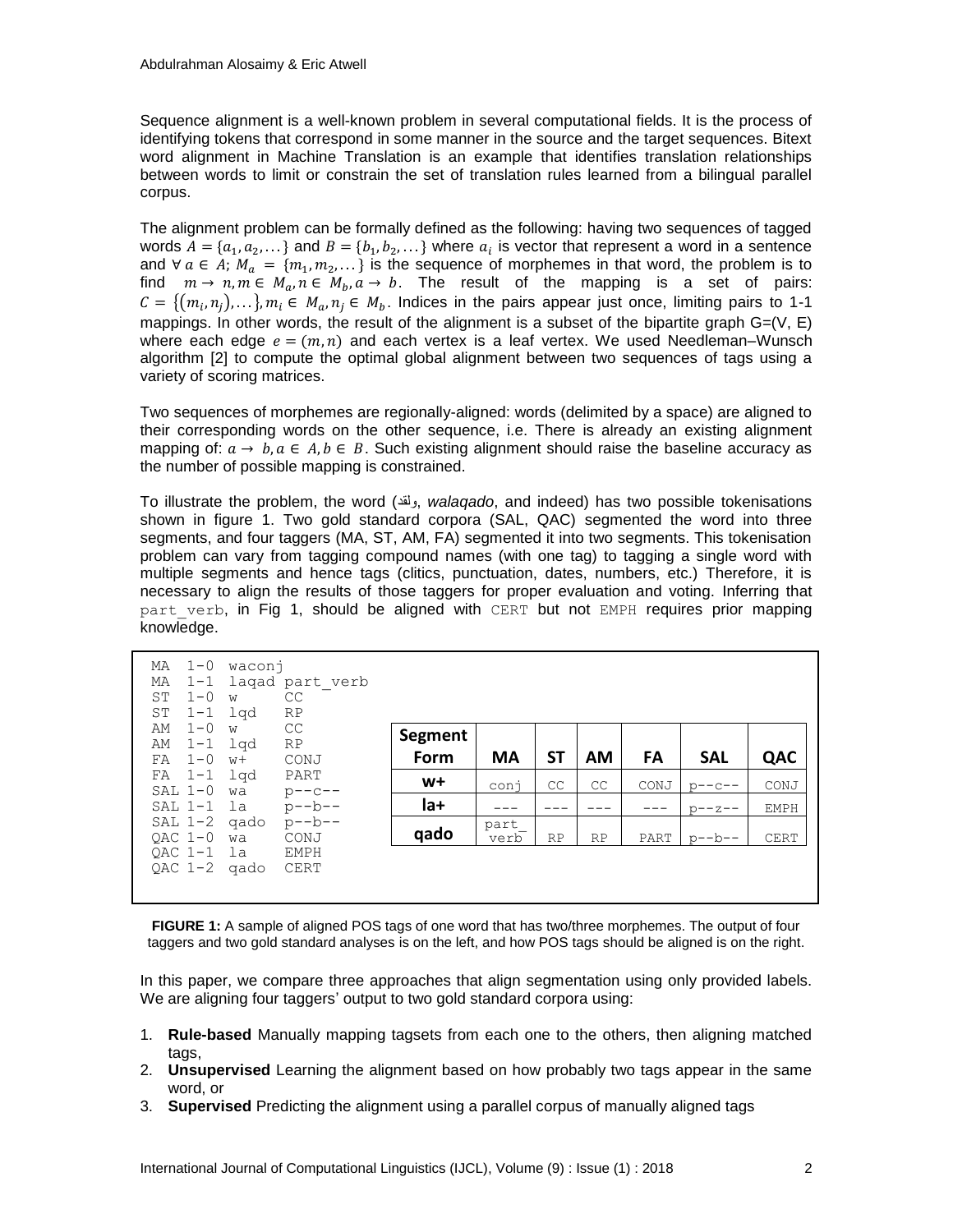4. **Baseline** Aligning *base* or primary morpheme of the word, then aligning affixes starting from the closest ones to the primary morpheme one-by-one.

We compare the results of four POS-taggers: MADAMIRA (MA) [3], Stanford Tagger (ST) [4], AMIRA (AM) [5], Farasa (FA) [6] with two Classical Arabic gold standards: Quranic Arabic Corpus (QAC) [7] and SALMA Standard Arabic Linguistics Morphological Analysis (SAL) [8]. We show the effect of this morpheme-based alignment on building an ensemble POS tagger of the four taggers and evaluate these alignments in this manner as well.

# **2. RELATED WORK**

In the GRACE campaign of evaluating French POS-taggers, taggers from competitors were using different POS tags and segmentation. The alignment was done based on the word form not the tags of the words [9]. Automatic Mapping Among Lexico-Grammatical Annotation Models (AMALGAM) [10; 11] unifies the tokenisation schemes by providing an alternative one to be used before the tagging step. We cannot preprocess the text before tagging in this way as there is no standard tokenisation for our input taggers.

In MorphoChallenge 2009 [12], participating unsupervised taggers was treated as black-box and no alignment was used. Instead, taggers were evaluated based on the "similarity" to a goldstandard corpus. Such evaluation is word-based and cannot be used for our ensemble taggers.

The most relevant work is [13] which combined three taggers (AMIRA toolkit, MADA+TOKAN toolkit, and authors' maximum-likelihood tagger). AMIRA segmentation scheme differs that other input taggers. To recover from this mismatch, the authors used the gold standard tags as a pivot to align AMIRA output to the other; this enabled them to comparatively evaluate taggers against the gold standard text, but makes the ensemble tagger unusable for unseen texts.

# **3. CHARACTER-BASED ALIGNMENT CHALLENGES**

Character-based alignment uses the word form of the segments provided by segmenter/tagger to align the output. Segments are aligned when they have most similar word form. This approach was used in the GRACE campaign to align several participating taggers using a word-based "diff" tool. We opt not to use character-based alignment for several reasons.

POS taggers for Arabic can be classified into two categories:

**1. Word-based Taggers:** where the word is given a compound tag with no explicit mark for segmentation in the form; i.e. the alignment between segments of the input word and the tags in the compound tag is not shown. Examples include: MADAMIRA toolkit and Microsoft POS tagger. Tagset for enclitics might even be different than ones for the stem.

**2. Segment-based Taggers:** Each segment is clearly defined with its morphological information. Some taggers mark enclitics by adding plus sign to indicate that it was split off from previous/next segment. Examples include: Stanford POS tagger, Farasa POS tagger, and AMIRA 2.0 tagger.

We are not able to use the character-based approach for aligning segments between taggers because some of the input taggers to the ensemble tagger were word-based, namely MADAMIRA. An example of word-based tagger is tagging the word: (اَّكنُ , *kuna~A*, we were) which was given V. Dual.Plu.Pst.Act\*Subj.Plu.1 tag. Even though the tag indicates that there are two segments in the word:  $\nabla$  and  $\text{Subj}$  (separated by the star sign), there is no mark on where the word form should be separated; i.e. the segment form is missing.

Segment-based taggers have their own issues. When a word is split off into segments, the segments might require some modification to recover their original form. There are at least four reasons for such differences: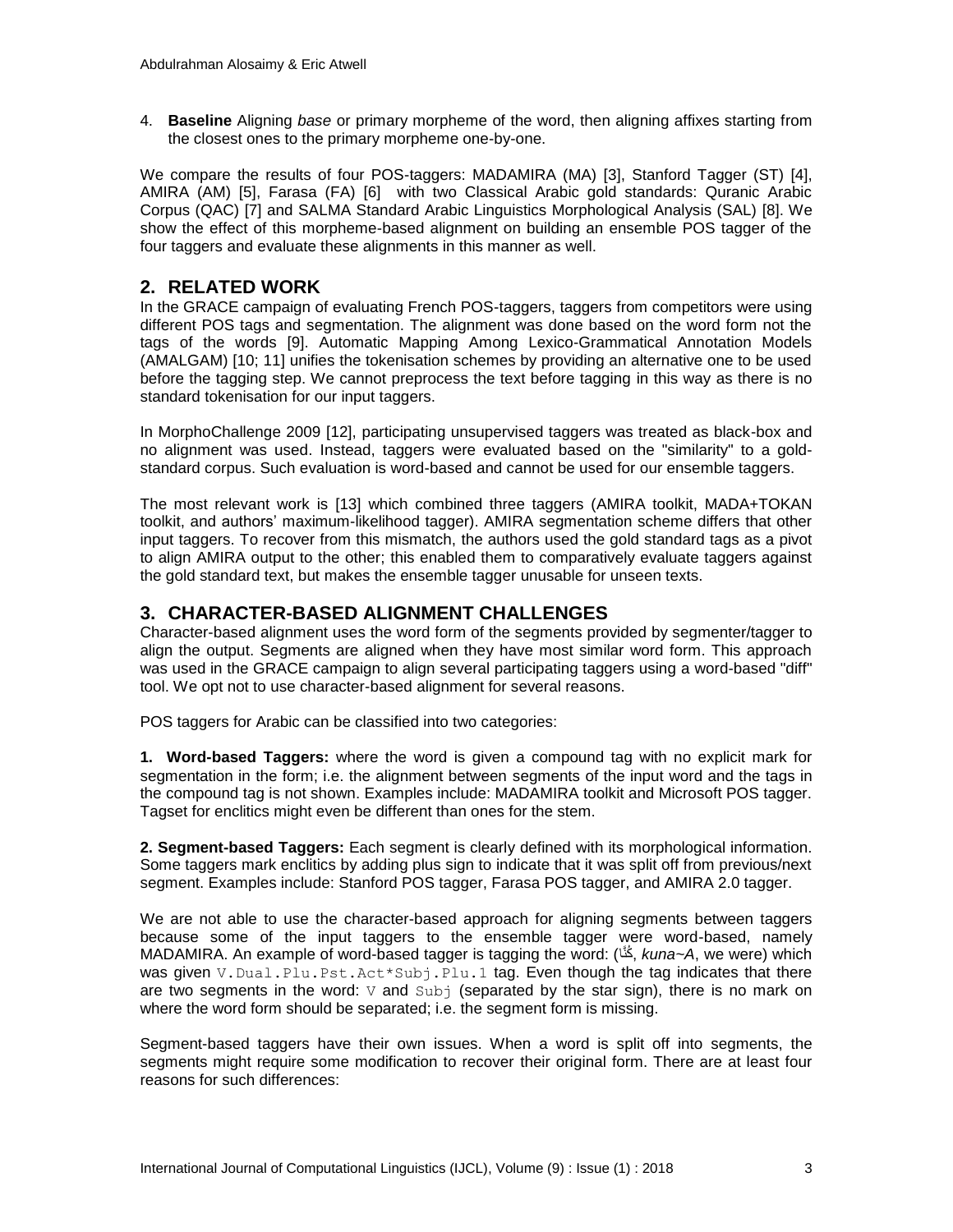**1. Taa Marbouta Letter**: Ending Taa Marbouta is converted to normal Taa when concatenated to another segment, as it never appears in starting/middle state. Splitting off segments might require recovering the Taa Marbouta letter.

**2. Maddah Diacritic**: which is originally constructed from two letters: (" $\vdash$ i", >a+A, Hamza with fatha and Alif). For example, questioning Alif is converted into Alif with Maddah when concatenated to word with starting Alif. When splitting off segments, the Maddah diacritic should be return to its original two letters.

**3. Concatenation of Prepositional Lam and The Determiner Al:** drops the Alif of the determiner and in special cases drop both letters. Recovering those dropped letters depends on the context.

**4. Consonant Gemination Mark (i.e. Shaddah)**: which indicates consonant doubling of the letter. However, it happens that the gemination is caused by attaching a clitic to the word; thus, the letter correlates with both segments. For example, possessive Yaa is converted into a consonant gemination mark when attached to nominal with an ending *y*. Prepositional *mino* when concatenated with relative *maA* is shortened as "*mimaA*".

These differences result in different forms of the same segment between taggers; for example, "*wa+mi+mA*" is morpheme-based aligned as following:

|      | МA        | <b>ST</b> | ΑM     | FΑ       |
|------|-----------|-----------|--------|----------|
| wa   | wa/coni   | w/coni    | w/CC   | w/CONJ   |
| mi   | mino/prep | m/IN      | mmA/NN | mmA/part |
| m∼aA | mA/rel    | mA/WP     | -      |          |

**TABLE 1:** Different Recovery of Word's Segments.

This illustrates incompatible segmentation schemas, and more importantly it shows that MA recovered  $\min$  original form and therefore an extra letter  $(n_0)$  is added. QAC, the gold standard corpus, is segment-based tagged but converted letters were not recovered after splitting off segments. As a result, a few segments do not have a segment form (as the segment form was part of another segment, e.g. possessive Yaa).

In addition, not all taggers report the segment fully voweled (with diacritics). Back to "*wa+mi+mA*" example, we can see that only MX reports segments diacritics (letters: *a, o, i, u*).

Furthermore, taggers do not always follow the same procedure of normalization. Stanford POS tagger, for example, by default normalizes all Alif shapes into the normal Alif. This results in mismatch between characters when aligning using character-based approach.

Lastly, the script used by the QAC corpus differ significantly from the script used by input taggers. QAC corpus used Othmani script, where 43.16% of the verses and 52.80% of the words are written differently from a version written using Modern Standard Arabic script. It requires special handling and manual verification to convert it to the modern orthographical standard Arabic script. As taggers assume text to be written in modern standard orthography, we used Tanzil Project<sup>1</sup> to retrieve an authenticated modern script version of the Quran text.

As a result of the above difficulties, we chose to align taggers using the labels provided instead of aligning them using the word form.

 $\overline{a}$ 

<sup>1</sup> <http://tanzil.net/>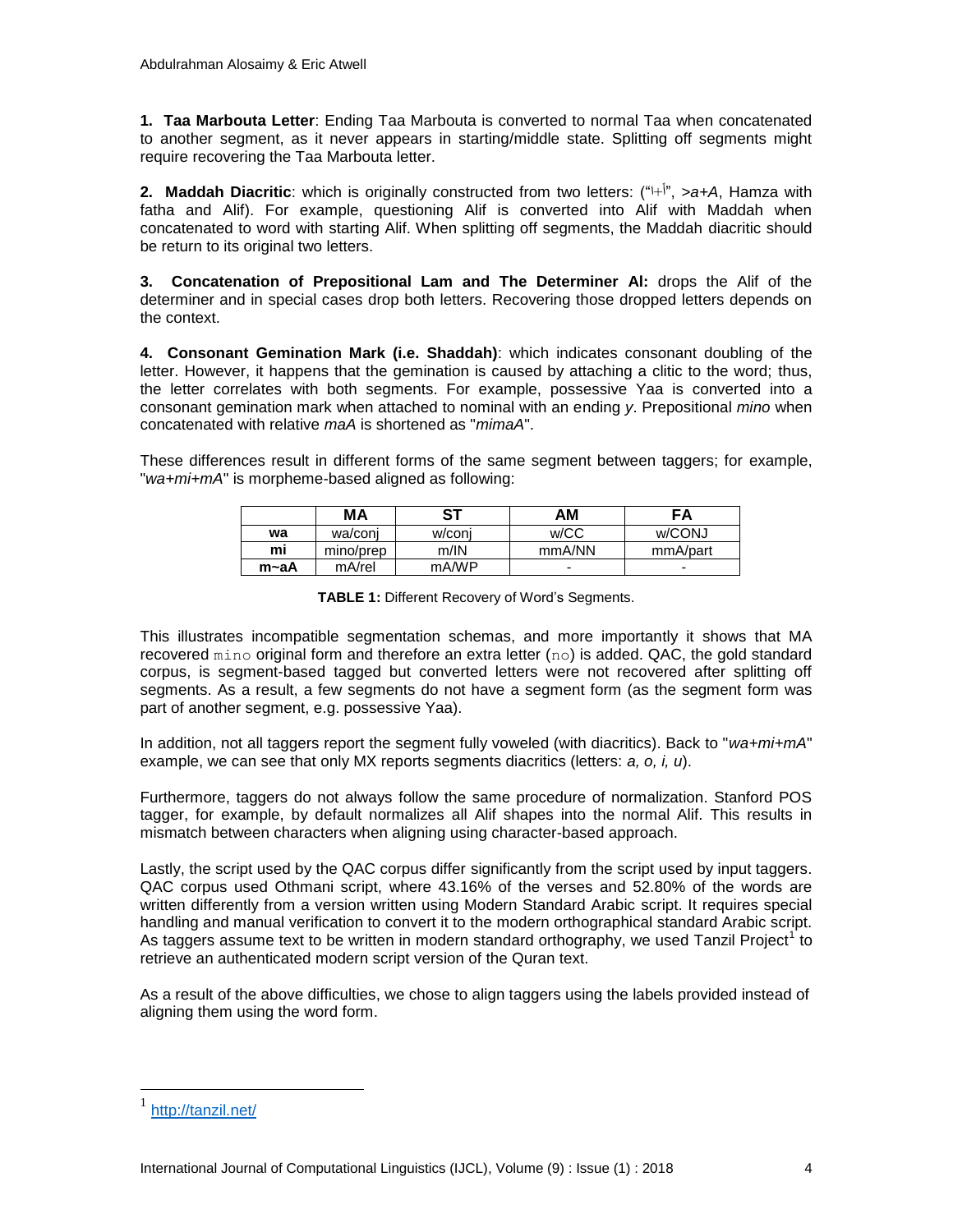# **4. CORPUS**

The gold standard corpus we used is the 29th chapter of the holy Quran annotated by QAC [7] and SALMA [8]. It is nearly 1000 words, morphologically tokenized to produce 1709 (QAC) or 1942 (SALMA) morphemes. Other taggers produce different number of morphemes: 1615, 1448, 1426, 1409 tags for FA, ST, MA, and AM respectively. This shows that both QAC and SALMA used more fine-grained segmentation schemes as both were annotated with respect to traditional Arabic grammar system (Iraab). This also shows that segmentation varies widely between different Arabic POS-taggers.

The tagsets used by the two projects differ: The QAC tagset is more syntactically-driven while the SALMA tagset is more focused on the internal morphology of the words and has more morphological features (total of 22 features). QAC tagset is designed only for the Quran, thus it does not have tags for punctuation or formulae for example. In terms of basic tags, the possible number of part of speech categories (without any associated features such as gender or person) in QAC is 37: 9 tags for nominals, one for verbs, and 34 tags for particles. The SALMA tagset is more fine-grained (77 tags): 34 for nouns, one for verbs, 22 for particles, and 20 for residuals (others). Irrelevant tags (e.g. punctuation) were excluded.

Tagset of the four taggers range from 16 (FA) to 26 (AM, ST) to 59 tags (MA)<sup>2</sup>. The mapping is only required for a subset of these tags, as some are irrelevant to the Quran special text (punctuations, date, latin, etc). However, we do not have control of these taggers to exclude them from prediction. The SALMA tagset is much more fine-grained in the nouns, i.e. NOUN tag can be mapped to at least ten tags in SAL. Similarly, QAC is fine-grained in particles and adverbs.

We ran input taggers to re-tag the corpus which results in a sequence of tagged morphemes. These morphemes were manually aligned by the first author to SALMA (1942 morphemes) and QAC (1709 morphemes) to construct the reference data for evaluating the approaches. A single morpheme can be aligned to only one: if a tag can be aligned to multiple tags, we chose the most suitable tag based on the meaning as shown on Fig. 1.

# **5. ALIGNMENTS METHODS**

### **5.1.Baseline Alignment**

 $\overline{a}$ 

This approach is a simple method to jointly align the output of two sequences. Assuming taggers will produce a sequence of morphemes with one morpheme marked as a `primary'. Formally, let the primary morpheme be:  $a_i \in A, b_i \in B$  the result of the mapping is the set of pairs:  $C =$  $\{ \ldots, (a_{i-2}, b_{i-2}), (a_{i-1}, b_{i-1}), (a_i, b_i), (a_{i+1}, b_{i+1}), (a_{i+2}, b_{i+2}), \ldots \}.$ 

To illustrate this method: Assume we have two sequences:

```
A={conj, prep, verb}
```

```
B = \{pc, pj, ra, vc, rb\}
```
where  $\text{verb}$  and  $\text{vc}$  are the primary morphemes. The alignment result will be:

|    | conj | $ $ prep $ $ verb* |             |    |
|----|------|--------------------|-------------|----|
| pс | וֹס  | l ra               | $\vert$ vc* | rb |

This method suffers from exceptions to three assumptions:

**1. Standard Definition of Primary Morphemes:** An example that illustrate the lack of this standard is the case of PREP + PRON which is common in Arabic; an example is (فيه, *fyh*, "in it").

 $^2$  MA uses a separate tagset for enclitcs (24) and proclitics (28) and its tagset is designed for Egyptian Arabic dialect as well. This number is after excluding such tags and merging clitics with main tags.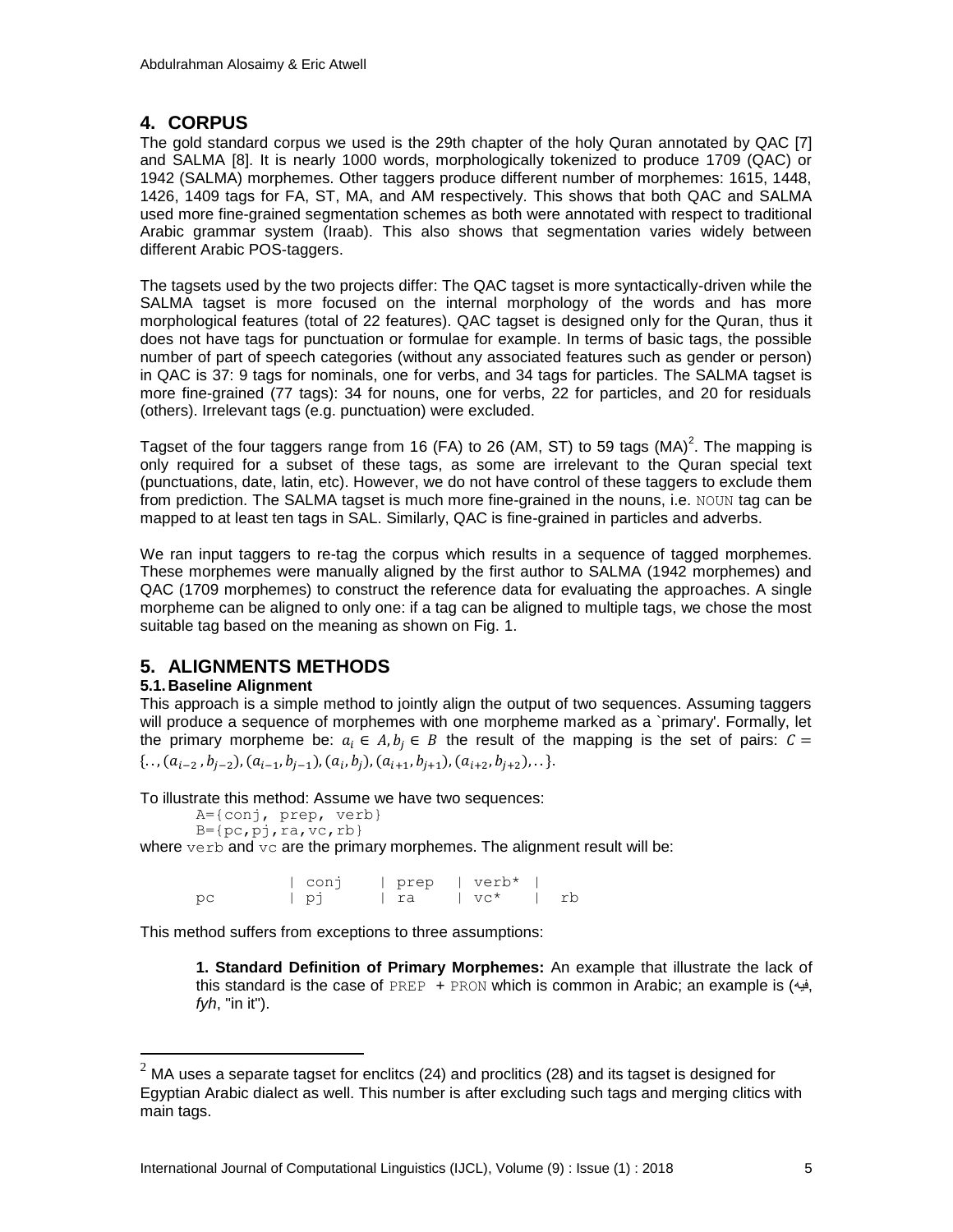**2. A Word has Only One Primary Stem:** which is invalid when two morphemes are equal in rank. (إِنّ*ما , <in\~amaA*, but) was segmented by QAC into two primary morphemes: ِنَّ *<in\~a/ACC + maA/PREV*.

**3. Taggers will Mark One Morpheme As Primary:** Several taggers do not (e.g. ST). To overcome this issue, we gave every tag a priority and rank word's morpheme accordingly, and mark the top-ranking morpheme as primary. This might as well solve the two problems mentioned earlier; we can give a higher priority to PRON than PREP, to ACC than PREV.

In addition, the noticeable difference in the segmentation schemes makes this baseline algorithm not efficient, so we investigate three different approaches to improve the alignment.

#### **5.2.Needleman–Wunsch Algorithm**

For the following alignment approaches, we used Needleman–Wunsch algorithm [2] to compute the optimal global alignment between two sequences of tags. Needleman–Wunsch algorithm is a dynamic programming algorithm that maximizes a score computed by summing the weights of matches and penalizing for each gap inserted. The alignment depends on:

- 1. the penalty associated with an insertion of a gap, and
- 2. the weights associated with a match.

Needleman–Wunsch alignment is projective, i.e. there is no two mappings such that:

1.  $m_i \rightarrow m_i$  where  $m_i \in M_a$  and  $m_i \in M_b$  and  $i < j$ , and 2.  $m_i \rightarrow m_i$  where  $m_i \in M_a$  and  $m_i \in M_b$  and  $j < i$ .

This is helpful in our case as taggers produce tags in same order.

We adapted a scoring system which counts not only the cost of operation, but also the two tokens involved in alignment using the similarity matrix  $S^{A,B}$ . Matching between noun and N may be given full score, but matching between noun and proper noun may be given a lower score.  $S^A$ 

We used three approaches to construct the similarity matrix  $S^{A,B}$ . The rule-based approach relies on the hand-crafted mapping rules. Using an aligned corpus to infer the rules using unigrams and bigrams, we construct matrices for the data-driven approach.

### **5.3.Rules-based Alignment**

In this approach, rules that map one tagset to the other guide the alignment algorithm which uses these rules to constrain the alignment to only mapped pairs (if such exist).

The task was done by two linguists with background in teaching Arabic as a second language and pursing a PhD degree in computational linguistics. Mapping one tagset to another tag set requires thorough understanding of both tagsets. Using a tool, designed especially for mapping, and with the following in hand:

- 1. a description of each tag (extracted from the manual or the paper of the tagset),
- 2. in-context examples of the tag, and

3. some statistical information about the target tag (no. of inward maps, probability of such tagging without aligning),

a linguist selects all possible tags in SALMA tagset to map to, for each tag in our four POStaggers.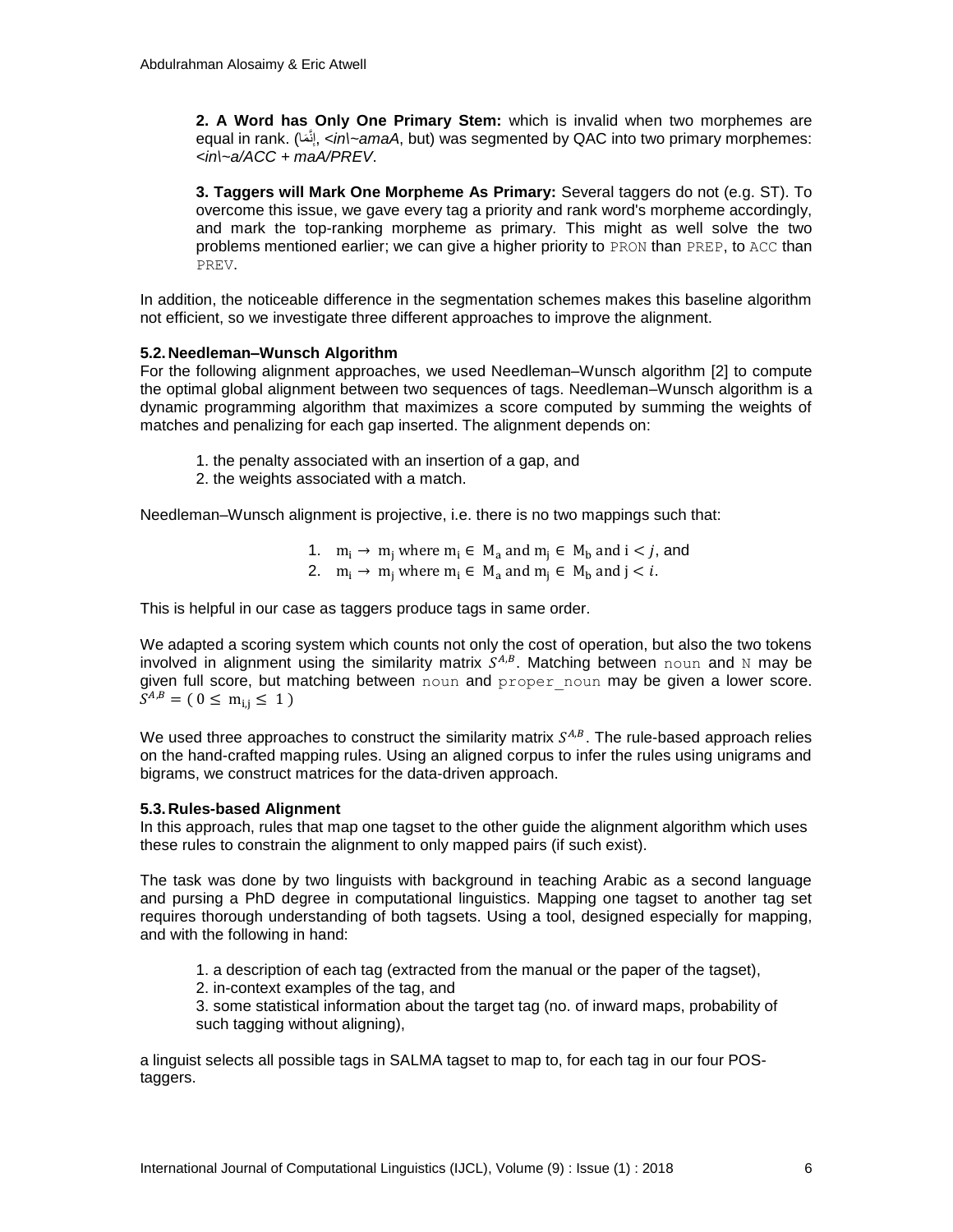Among possible mappings from MA tagset (59 tags) to SALMA tagset (77 tags), 228 were selected: 130 by both, 33 and 65 by each linguist. Some tags (e.g. "date", "currency", and notseparated affixes like Taa Marbouta, feminine suffix) were not mapped. The average number of mappings for one tag in MADAMIRA is 1.88-2.57, in SALMA is 1.98-2.15 for each linguist respectively. This indicates that the mapping between the two tagsets are mostly n-n mapping. The scoring matrix  $S^{A,B}$  is constructed as follows:

$$
s_{i,j}^{A,B} = s_{j,i}^{A,B} = \begin{cases} 1 \text{ if } f(i,j) = 2\\ 0.5 \text{ if } f(i,j) = 1\\ 0 \text{ otherwise} \end{cases}
$$

Where  $f(i, j)$  is the number of mappings from tag i to tag i.

#### **5.4.Data-driven Supervised Alignment**

The second approach uses an aligned corpus to learn the probability of aligning one morpheme in one sequence to another using its information. We used our parallel annotated and aligned corpus (PAC)<sup>3</sup>. Incorrectly-tagged words were marked and skipped from learning. The annotation process was adaptive as each sentence's annotation is used to predict future annotations.

To construct the scoring matrix, we use normalized weighted count unigram and bigram. While these scoring systems are simple and do not account for the context, they are fast to adapt each alignment correction that the annotators make.

### **5.5.Unsupervised Alignment**

In this approach, the word alignment task in Statistical Machine Translation was used as a model. Given a bilingual parallel corpus aligned on the sentence level, the word alignment task is to find the best alignment between words in the source language and corresponding ones in the target language. Similarly, we align tags that correspond in meaning in the source and target of morphemes of word-level parallel aligned corpus.

Using our PAC corpus, we use *fast\_align* method [14] which uses expectation-maximization algorithm to maximize the likelihood of a parallel corpus.

The alignment output is not necessarily projective, as *fast\_align* method is designed for word alignment of a bilingual parallel corpus. By using a priority that favours alignments that are close to "diagonal", we could recover the projectivity property.

Post-processing the output was necessary to convert n-n mappings to one-to-many mapping. Among the *m* possible mappings, and rather than basically choose the first one, we pick the most confident mapping, i.e. the most-frequent pair in the whole training.

# **6. EVALUATION:**

 $\overline{a}$ 

### **6.1.Fraction of Correctly Aligned Morphemes**

We evaluate different approaches of alignment using an *intrinsic* metric: The accuracy of aligning morphemes.

Using 80-20 split for training and testing, we report overall accuracy: the fraction of morphemes that have been correctly aligned to the PAC gold-standard corpus. An incorrect alignment will cause at least a doubled penalty in this metric.

<sup>3</sup> [http://github.com/aosaimy/ch29\\_pac](http://github.com/aosaimy/ch29_pac)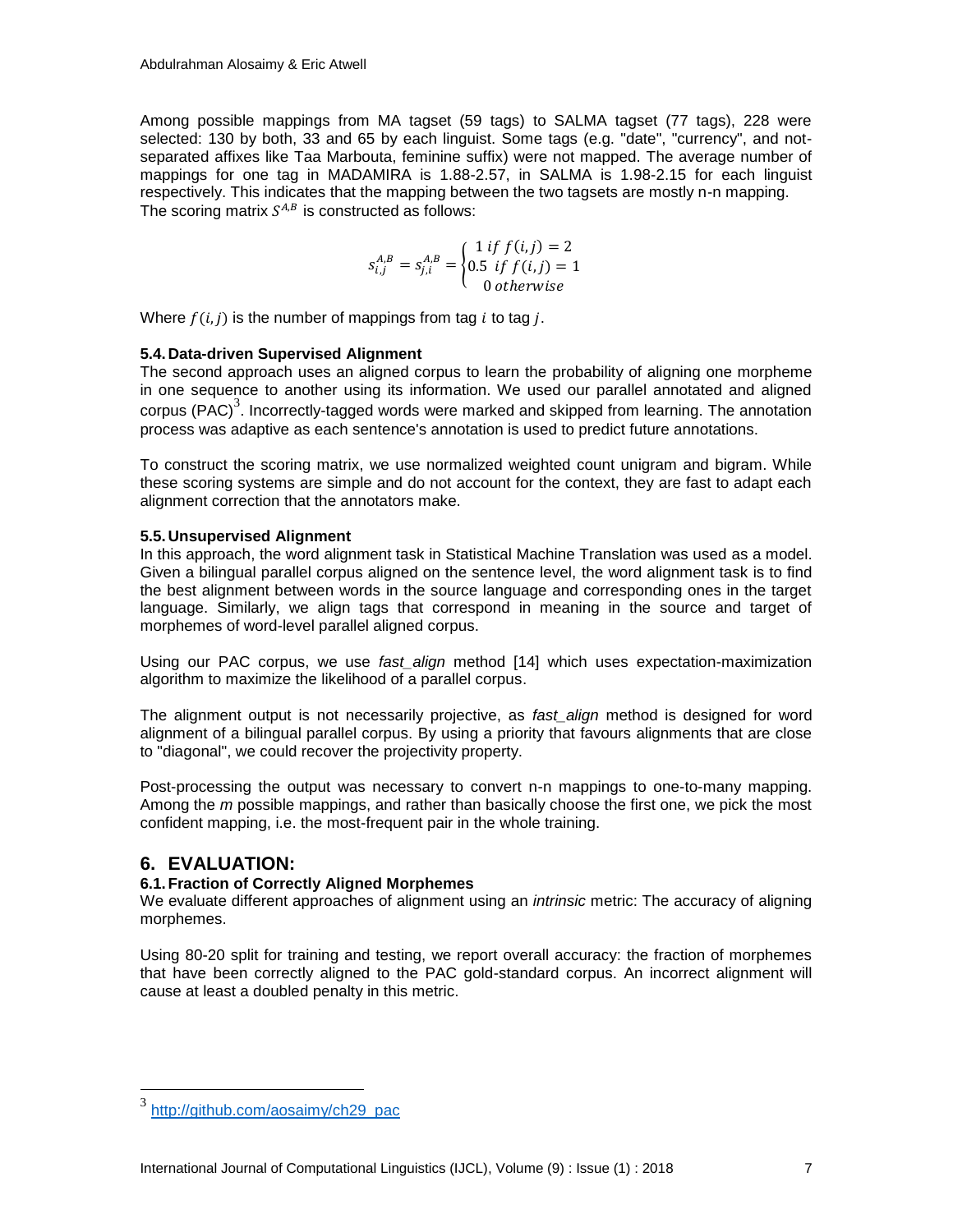| Mapping             | Ru   | unigram | bigram | baseline | unsup | $unsup*$ |
|---------------------|------|---------|--------|----------|-------|----------|
| $AM \rightarrow QA$ | 0.91 | 0.97    | 0.83   | 0.95     | 0.9   | 0.91     |
| AM $\rightarrow$ SW | 0.9  | 0.96    | 0.72   | 0.94     | 0.83  | N/A      |
| $FA \rightarrow QA$ | 0.91 | 0.99    | 0.84   | 0.95     | 0.95  | 0.95     |
| $FA \rightarrow SW$ | 0.97 | 0.99    | 0.95   | 0.95     | 0.96  | N/A      |
| $MA \rightarrow QA$ | 0.92 | 0.95    | 0.81   | 0.91     | 0.92  | 0.92     |
| $MA \rightarrow SW$ | 0.93 | 0.94    | 0.71   | 0.9      | 0.83  | N/A      |
| $ST \rightarrow QA$ | 0.94 | 0.98    | 0.82   | 0.92     | 0.89  | 0.9      |
| $ST \rightarrow SW$ | 0.93 | 0.96    | 0.72   | 0.91     | 0.82  | N/A      |

**TABLE 2:** The accuracy of aligning morphemes using five approaches of alignments.

Since there is a chance that a tool incorrectly tagged a word and this word will contribute to the error rate of the alignment, we decided to mark those words and exclude them from our evaluation. We exclude them in the training part of the data-driven approaches as well. While sometimes just one morpheme is marked incorrectly, we mark the whole word as incorrect and exclude all its morphemes.

We performed 5-fold cross-validation for the supervised approach. The unsupervised model used the full unaligned corpus for training. However, evaluation is based on the same test portions as the supervised approach. In *unsup\** column, we report the accuracy of unsupervised learning from a larger training data (nine times original size), and accuracy has increased by around 0.5- 1%.

The results in table 2 show that the unigram model outperforms all other models in all our tagsets mappings. Even though the bigram model uses more context information to predict alignment, the bigram model suffered from insufficient training corpus. We might later adapt the bigram model to back off to unigram, or more generally Katz's backoff model [15]. We can see that aligning taggers to SALMA is more difficult than to QAC. This is because QAC uses segmentation and labelling schemes more compatible with input taggers. However, FA seems to be more compatible with SALMA than QAC. The unsupervised method suffered from the post processing step which converts n-n mappings to 1-1. Both basic and most-confident suffer from cases where a tag is more associated with another tag, e.g. verbs frequently collocate with pronouns. For example, using the basic method, the tag verb would have paired with  $ra$  (imperfect particle) instead of  $vc$  (imperfect verb). Since the pair (verb, vc) is more common, most-confident method will pick this pair instead. While the most-confident method should improve the accuracy, it fails to choose the right pair when there are affixes that appear more than their stem. For example, the tag noun was paired with nu (active paritical noun) and  $rm$  (masculine plural sound suffix) but since SALMA tagset is finer grained, noun can be mapped to at least 15 possible tags, which lowers the probability of noun  $\rightarrow$  nu. Thus, this method chose the incorrect pair (noun, rm).

### **6.2.Evaluation: Effect of Alignment on Ensemble POS Tagging**

We evaluated different approaches to alignment using an *extrinsic* metric: The accuracy of POS tagging each morpheme with an ensemble model using different alignments of input taggers. In this evaluation, we used the QAC POS-tagging of several chapters from the Quran (2,3,4). We used our PAC corpus (chapter 29) for training the unigram approach, and we compare alignment methods with an ensemble tagger with "no" alignment; i.e. morphemes were aligned using their natural order.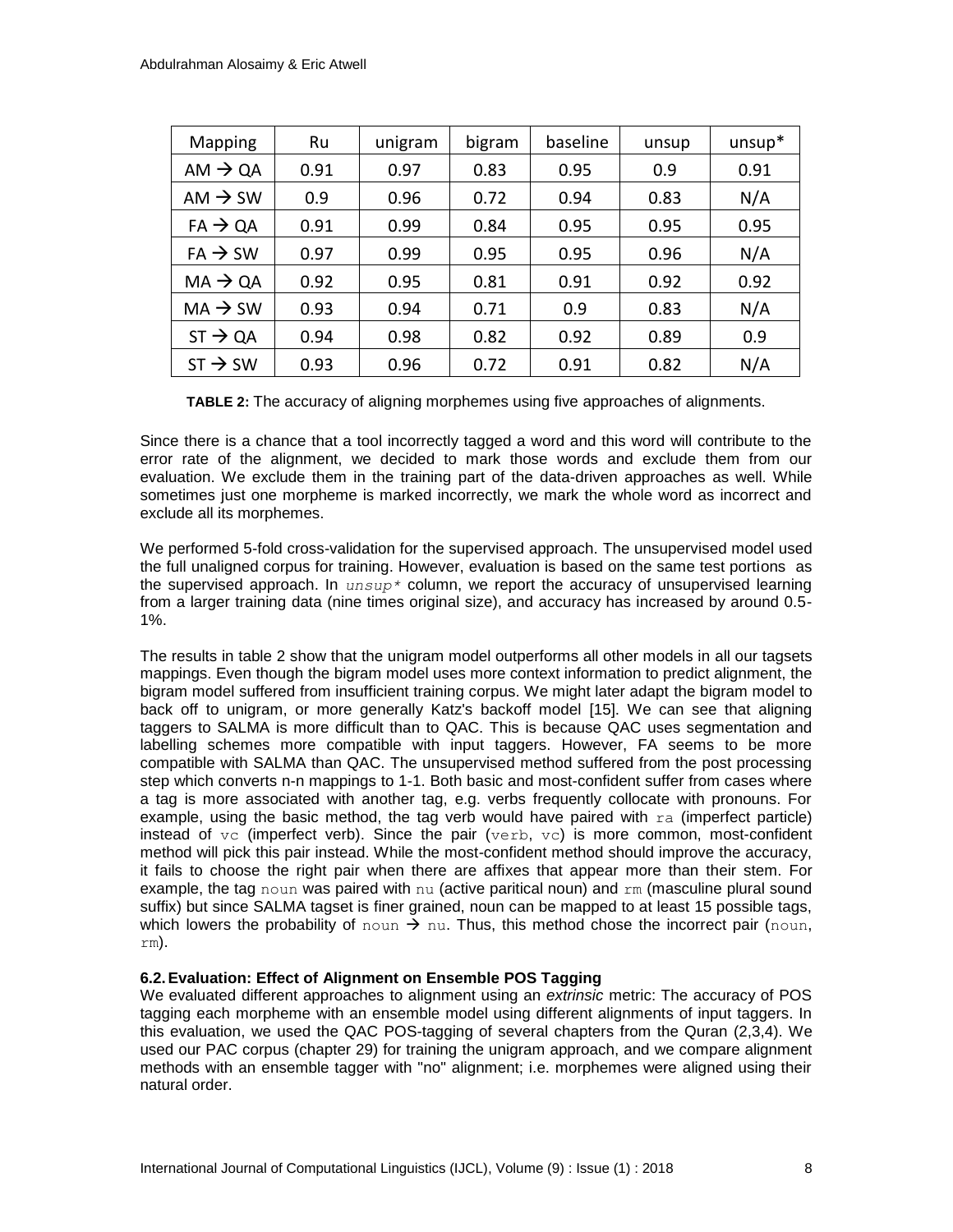We extend the alignment algorithm to work for multiple input taggers. We used a simple method: having two sets: aligned and non-aligned, we sequentially align one from non-aligned with lastadded tagger in aligned set.

Formally, let  $T$  be the set of taggers and  $P$  be the set of aligned taggers initialised by randomly adding one tagger from T to it. Then, we select and align a randomly picked tool from  $T - P$  and align it with  $p_{m-1}$  then add it to P. While this greedy algorithm does not ensure optimal multisequence alignment, it performs well enough in our parallel corpus and its decrease in accuracy seems negligible: 0.025 on the last-added tagger of 4-tagger ensemble. Errors of prior alignment are propagated to next pair. The decrease in accuracy was caused mainly from incorrectly labelled words; i.e. aligning two incompatible outputs.

We used Random Forest implemented in WEKA toolkit [16] for classification. Only aligned labels were provided to the classifier. We do not edit mislabelled segments, nor ignore them in training. Note that our individual data points were assumed to be independent, and we rely on input taggers to consider context for classification. A sample of the input to the classifier is Table 3. MA, AM, FA and ST are four POS-taggers in the ensemble tagger, and QA is Class to be predicted.

| МA       | АM         | FA                | ST        | QA          |
|----------|------------|-------------------|-----------|-------------|
| verb     | VBD        |                   | VBD       |             |
| prep     | <b>NN</b>  | IN<br><b>PREP</b> |           |             |
| 2ms_pron | <b>PRP</b> | <b>PRON</b>       | IN        | <b>PRON</b> |
| det      | DET        | DET               | DT        | <b>DET</b>  |
| noun     | <b>NN</b>  | <b>NOUN</b>       | <b>NN</b> |             |
| prep     | IN         | <b>PREP</b>       | IN        |             |
| det      |            | DET               | DT        | <b>DET</b>  |
| noun     | ΝN         | <b>NOUN</b>       | NN        |             |



**TABLE 3:** A sample of input to ensemble POS tagger.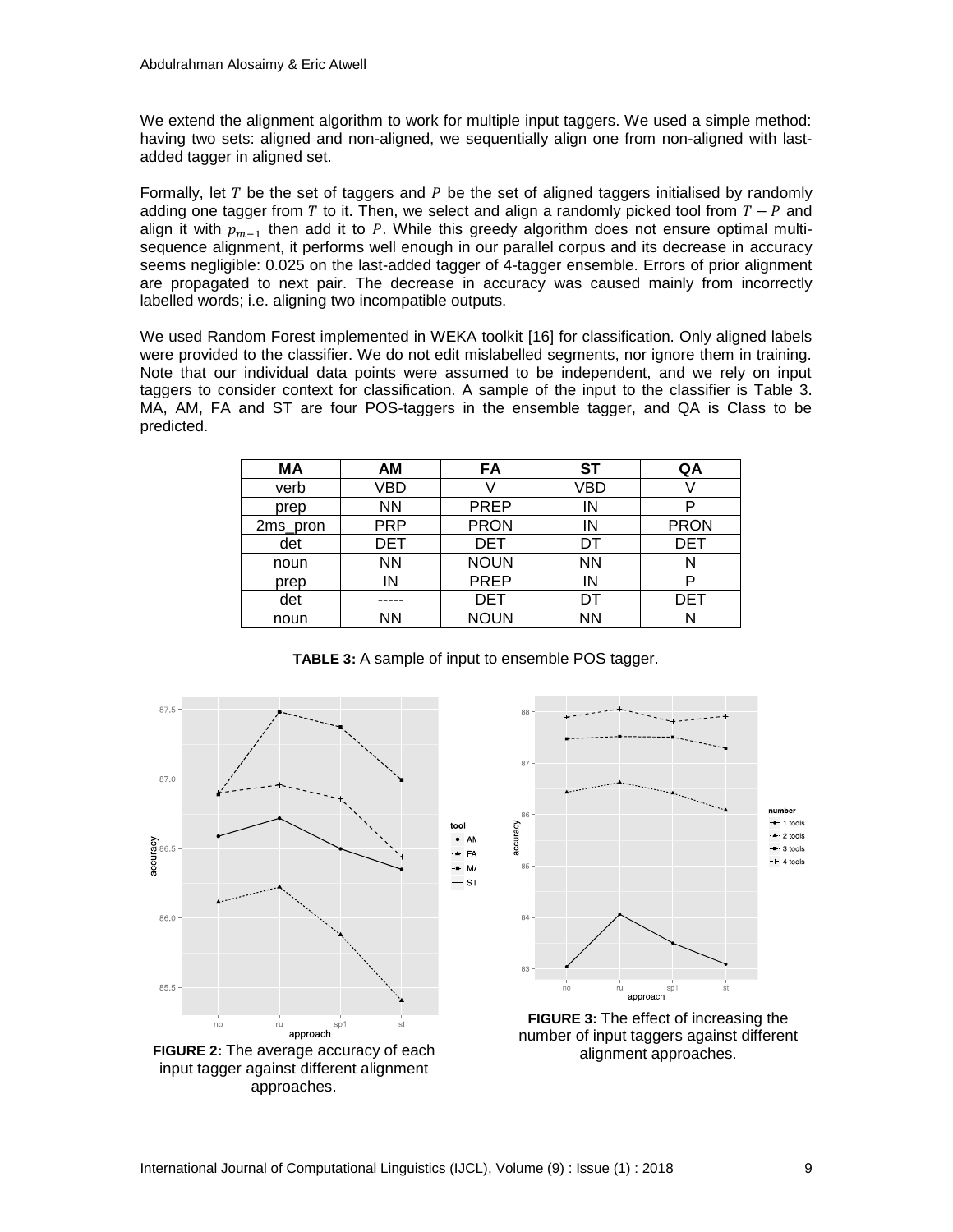The results show that as we increase the number of taggers, the accuracy improves, see Fig 3. We can see that the effect of alignment decreases as we increase the number of input taggers though. Errors generated from the greedy method might have cancelled the gain of more taggers in the ensemble tagger. The ensemble tagger improved the accuracy over the best input tagger by at least 1.7%. The best ensemble tagger was an ensemble of AM, ST, and MA taggers with an accuracy 88.09%, 88.07%, 87.88%, 87.74% (using unigram, rule-based, baseline, and without any alignment respectively). However, the ensemble of all four input taggers performed a little bit worse: 87.80%, 88.06%, 87.92% and 87.90%.

The alignment between taggers seems to increase the tagger performance slightly. Overall, the average improvement in accuracy is 0.01 and 0.036 for unigram and rule-based respectively. The fact that rule-based performed better than unigram does not contradict the intrinsic evaluation, as we were eliminating words that were incorrectly labelled in intrinsic evaluation. Training dataset for ensemble tagger is considerably larger than one used in intrinsic evaluation. Unseen tags might contribute to the difference as well.

Input taggers differ in their contribution to the ensemble tagger. Fig 2 shows the average accuracy of all combinations of ensemble taggers that include the selected input tagger. It shows that MA contributes the most to the ensemble, and alignment improved its accuracy noticeably. This contribution might be due to its fine-grained tagset. While FA used a more fine-grained segmentation scheme, its small tagset makes it less helpful to the ensemble tagger.

One major disadvantage of this alignment is the dropping of segments that never appear in input taggers. One example is EMPH tag, which was used in QAC to mark the EMPH enclitic in verbs (See Fig. 1). Input taggers never segment this enclitic, instead tag it as a part of the verb.

#### **6.3.Comparative Evaluation of The Ensemble POS Tagger**

We compare the accuracy of our ensemble tagger with other related POS taggers. Alashgar [17] used six different taggers (Unigram, Bigram, Trigram, Brill, HMM, and TnT) trained on the Quranic Arabic Corpus. The best accuracy achieved was 80.4% using full QAC tagset. However, his result is not directly comparable since it uses different version of QAC. QAC in version prior to 0.4 is word-based annotated but in the version 0.4 is morpheme-based annotated. Alabbas [13] combined AMIRA, MADA, and a maximum-likelihood tagger to build an ensemble tagger. The work is not directly comparable as the test tagset is different; the author used ensemble tagger on Modern Standard Arabic compared to our Classical Arabic corpus. In addition, authors assumed gold-standard segmentation when aligning AMIRA output to the test dataset. Thus, we found ourselves limited to the available POS taggers. POS taggers (MX, ST, AM, FA) used different test dataset and different tagset when reporting their accuracy, which prevent us from making a direct comparison with our ensemble system. In addition, they are designed for tagging Modern Standard Arabic scripts. However, we post-process their results to match our test dataset by training a simple model (Random Forest using WEKA toolkit) to predict QAC tag using the input tool tag and the word form. The model of MX, ST, AM, and FA taggers correctly converted 83.86%, 84.78%, 83.28%, and 80.22% respectively. This should as well give a rough estimation on how likely an input tagger can help our ensemble tagger.

# **7. CONCLUSION**

We presented and compared three methods of alignment between morpheme segmentations generated by different Arabic POS-taggers. We show how the problem is not trivial as it is dealing with different tokenisation and labelling standards. The supervised learning approach using a unigram model had the best alignment accuracy. The small size of our training corpus may be a reason why a bigram model scored lower alignment accuracy; however, the corpus was clearly at least large enough to train a useful unigram model. The rule-based approach also scored lower alignment accuracy, suggesting that it is very difficult even for Arabic linguistics experts to formulate rules for mapping between different detailed POS-tagging schemes. We used these alignment methods to build an ensemble tagger, and reported the accuracy of different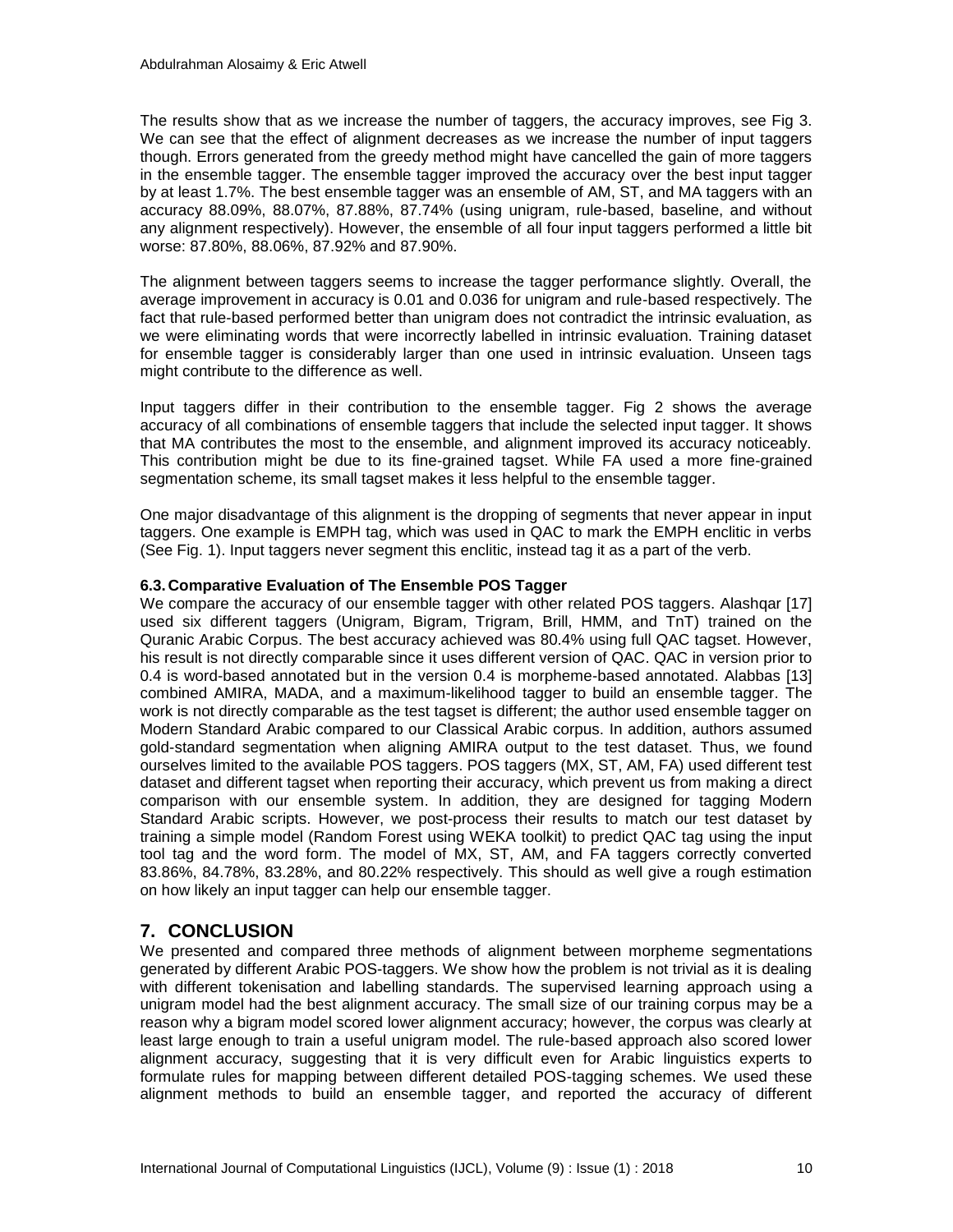ensembles based on these alignment methods. We show that using alignment improved the ensemble POS-tagger accuracy by 3.6%, a significant improvement in the domain of POStagging.

For future work, we might consider adding morphological features to the alignment methods, especially for the unsupervised approach. We might try the character-based approach after unifying the segment forms between input taggers to jointly do segmentation and labelling to overcome the missing segments problem. Also, we plan to extend our gold standard corpus, to include other Classical Arabic sources including Hadith; and to apply our POS-tagger on a larger scale, to accurately POS-tag a larger Corpus of Classical Arabic.

# **8. ACKNOWLEDGMENTS**

Abdulrahman Alosaimy owes his deepest gratitude to Al-Imam University in Riyadh, Saudi Arabia for funding this research and his PhD study. Eric Atwell is grateful for EPSRC grant EP/K015206/1 Natural Language Processing Working Together with Arabic and Islamic Studies. We thank Abdullah Alfaifi (Al-Imam University, Riyadh and University of Leeds) and Ayman Alghamdi (Umm Al-Qura University, Mecca and University of Leeds) for volunteering their Arabic linguistics expertise in advising our research and mapping tagsets. We thank also the developers of POS-taggers MADAMIRA (MA) [3], Stanford Tagger (ST) [4], AMIRA (AM) [5], Farasa (FA) [6] and two Classical Arabic gold standards: Quranic Arabic Corpus (QAC) [7] and SALMA Standard Arabic Linguistics Morphological Analysis (SAL) [8] for making their tools and resources available for use.

# **9. REFERENCES**

- [1] Paroubek, P. "Evaluating Part-of-Speech Tagging and Parsing Patrick Paroubek". Evaluation of Text and Speech Systems, 2007
- [2] Needleman, S.B., and C.D. Wunsch. "A General Method Applicable to the Search for Similarities in the Amino Acid Sequence of Two Proteins". Journal of Molecular Biology. vol. 48, 1970, pp. 443–53
- [3] Pasha, A., M. Al-Badrashiny, M. Diab, A. El Kholy, R. Eskander, N. Habash, and others. "Madamira: A Fast, Comprehensive Tool for Morphological Analysis and Disambiguation of Arabic". in Proceedings of the Language Resources and Evaluation Conference (LREC), Reykjavik, Iceland, 2014
- [4] Toutanova, K., D. Klein, and C.D. Manning. "Feature-Rich Part-of-Speech Tagging with a Cyclic Dependency Network". In Proceedings of the 2003 Conference of the North American Chapter of the Association for Computational Linguistics on Human Language Technology - Volume 1 (NAACL '03), 2003, pp. 252–59
- [5] Diab, M. "Second Generation AMIRA Tools for Arabic Processing: Fast and Robust Tokenization, POS Tagging, and Base Phrase Chunking". ed. by Khalid Choukri and Bente Maegaard. Conference on Arabic Language Resources and Tools, 2009pp. 285–88
- [6] Zhang, Y., C. Li, R. Barzilay, and K. Darwish. "Randomized Greedy Inference for Joint Segmentation, POS Tagging and Dependency Parsing". Proceedings of the 2015 Conference of the North American Chapter of the Association for Computational Linguistics: Human Language Technologies, 2015, pp. 42–52
- [7] Dukes, K., E. Atwell, and N. Habash. "Supervised Collaboration for Syntactic Annotation of Quranic Arabic". Language Resources and Evaluation, 2013
- [8] Sawalha, M., E. Atwell, and M. a M. Abushariah. "SALMA: Standard Arabic Language Morphological Analysis". 2013 1st International Conference on Communications, Signal Processing and Their Applications, ICCSPA, 2013, 2013